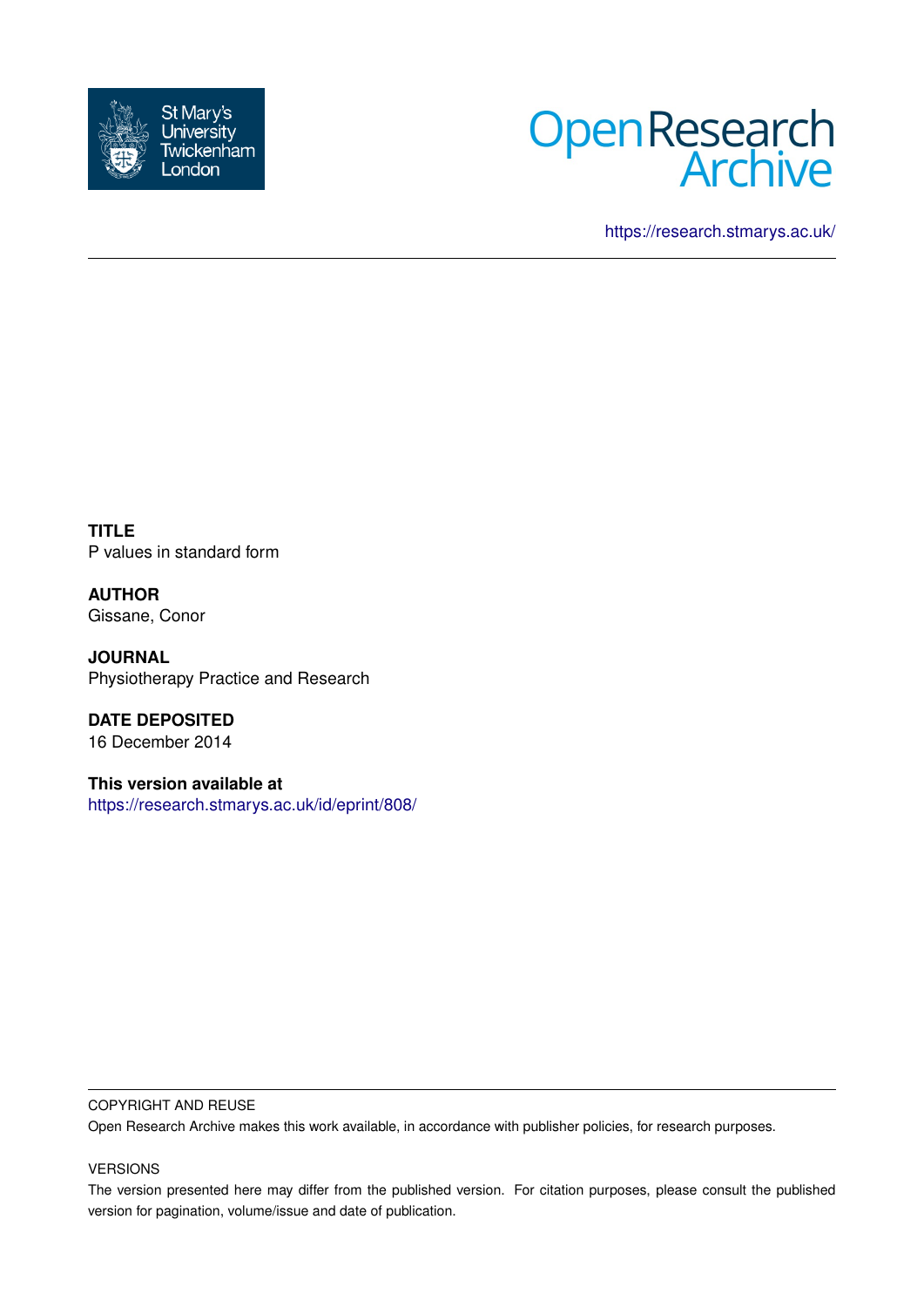## P values in standard form

#### C. Gissane∗

*School of Sport, Health and Applied Science, St Mary's University College, Twickenham, Middlesex, UK*

### [gissanec@smuc.ac.uk](mailto:gissanec@smuc.ac.uk)

In the first article [1] of the statistics bites series it was stated that ideally, exact P values should be reported, for example  $P = 0.039$ , rather than inequalities such as 'P<  $0.05$ ' or 'P> $0.05$ '. Information presented this way enables clinicians to make their own interpretations [1]. It was also recommended that confidence intervals be reported in addition to P values, as they are more informative [1, 2].

There are guidelines produced by journals on how many things in an article should be written, P values are no exception. The International Committee of Medical Journal Editors (ICMJE) [3] advises that they should not be solely relied upon and the American Medical Association (AMA) manual of style [4] states that when P values are reported they should be written to two decimal places, regardless of whether they are significant. Sterne, [5] suggested that making it more precise helped the researcher make the appropriate decision. However, Prayle [6] reported the following P values; P = 2.6 x 10 $\cdot$ 9, P = 4.4 x 10 $\cdot$ <sup>11</sup>, P = 2.2 x 10<sup>-16</sup>. The authors [6] have chosen to report exact P values, which will allow readers to interpret how important they are. Clearly, these are not written in the usual manner, normal form, but they are reported in a method known as standard form or scientific notation [7]. This leads to two problems, firstly, how should these numbers be interpreted, and secondly why are P values being reported this way?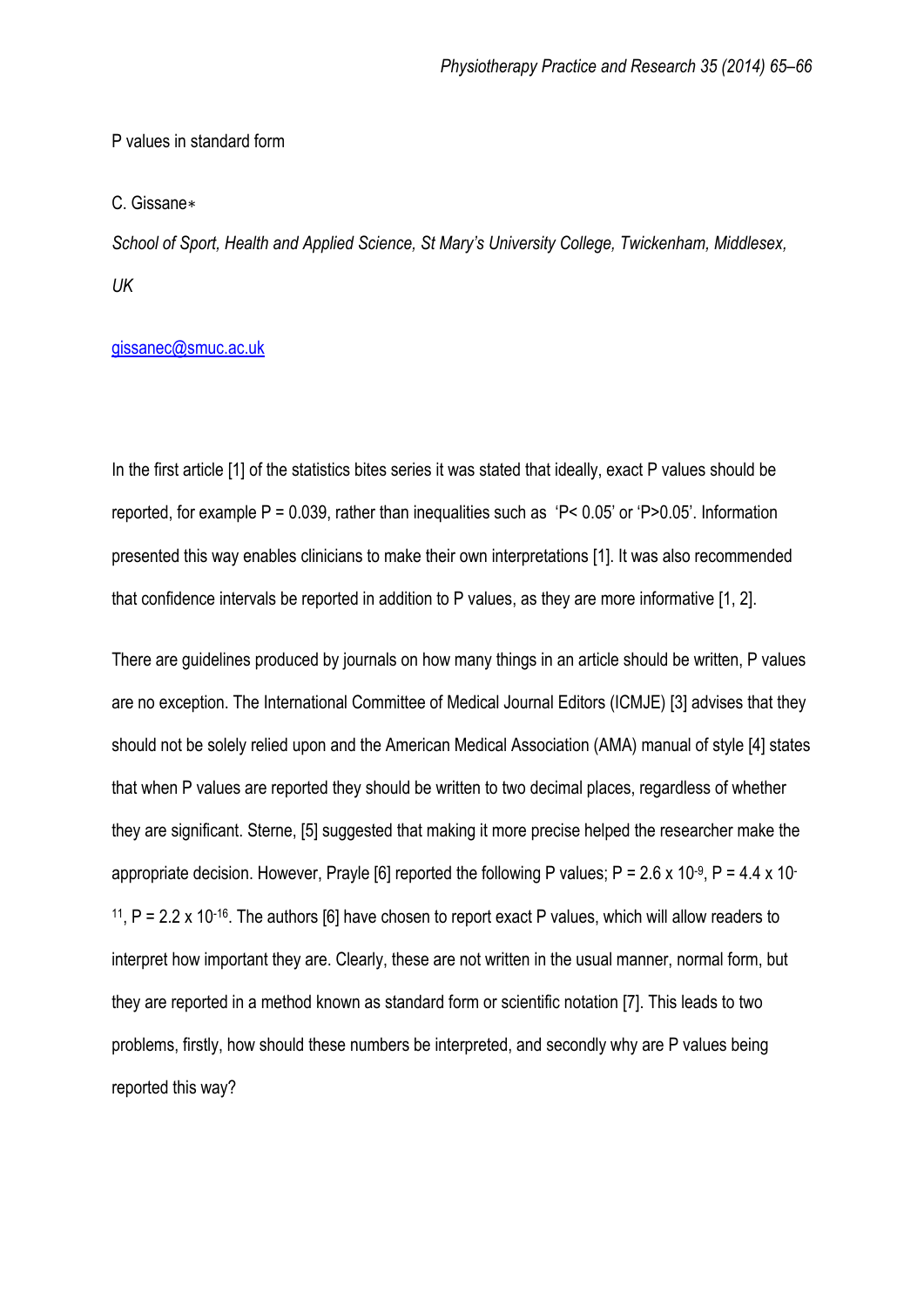Standard form is a method used to report either very large or very small numbers easily [7]. A number is said to be in scientific or standard form when it is written as a number greater than 1 and less than 10 (1< a <10) multiplied by a power of 10 [8]. Any number could be written in standard form, but often it is not necessary. For example, 0.05 could be written as  $5 \times 10^{-2}$  or 6,124 could be written as 6.124 x 10<sup>3</sup>. So, choosing the first of the P values reported by Prayle [6], 2.6 x 10<sup>-9</sup>, it can be written in normal form as 0.0000000026. However, this takes up much more space, and all of the zeros does make it difficult to read and interpret. It is simply more convenient to write it in standard form [8]. When standard form is used, it should also be noted that positive powers indicate that the decimal point should be moved a number of places to the right, and negative powers indicate that the decimal point should be moved a number of places to the left. So, 2.34 x 10<sup>3</sup> becomes 2340, while 5 x 10<sup>-2</sup> becomes 0.05.

Clearly, reporting P values correctly is considered important by Journal editors. In some designs such as meta-analysis, not reporting the exact values is considered to be incomplete reporting [4]. What specific style manuals state as to the reporting of P values has already been mentioned. However, the online version of the AMA manual of style [9] provides some direction as to the use of standard form and scientific notation when reporting statistical results. The new online edition emphasises it may be important to express P values to more significant figures. It then offers the example of genome research where P values could be very small numbers. Lastly, it advises editors retain the values as authors present them, even if they are written in standard form [9].

Being able to interpret study findings is important and P values are part of the interpretation. Reporting P values in standard form is becoming an accepted method. Readers need to be able to understand the information that is presented before them.